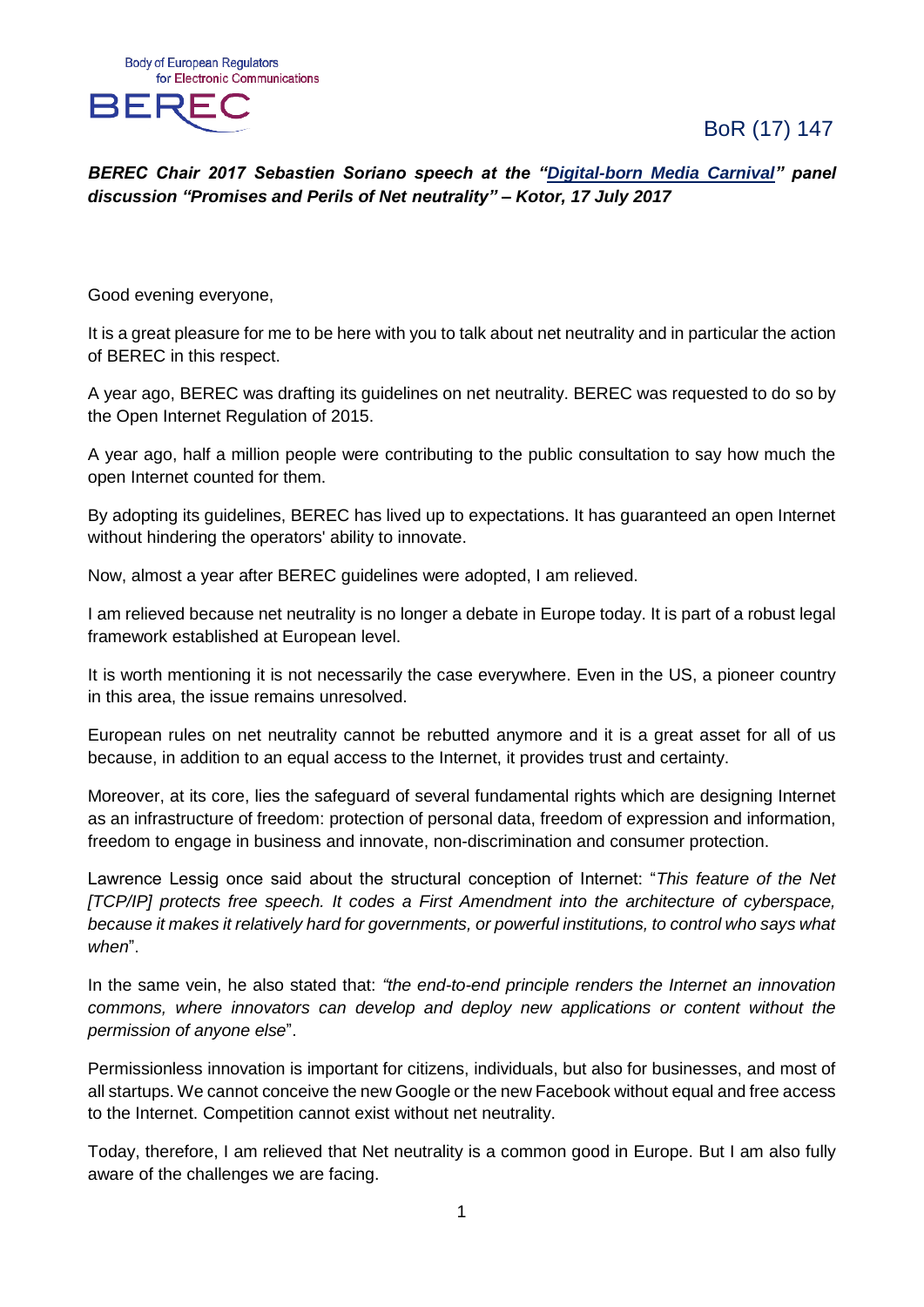This common good is put into question on a global scale by several issues. As Tim Berners-Lee puts it: *"[the modern day web] controls what people see, creates mechanisms for how people interact, it's been great, but spying, blocking sites, repurposing people's content, taking you to the wrong websites — that completely undermines the spirit of helping people create*".

It is now to national regulators and BEREC to make sure that the rules on net neutrality are properly and consistently implemented over Europe.

From a general point of view, in order to enforce net neutrality rules, NRAs have many responsibilities:

- Market monitoring (contractual information and commercial practices),
- Data collection through questionnaires to the ISPs and customer complaint platform,
- Measurements in order to detect traffic management practices.

But their action can be more coercive of course. They can require ISPs to:

- Provide remedies to the degradation of Internet Access Services (IAS);
- Cease or revise problematic traffic management practices;
- Cease providing specialised services in certain cases [absence of sufficient capacity for IAS or when usable as substitute for IAS]; and
- Ultimately they can impose fines on ISPs whose practices infringe the Regulation.

BEREC, as the umbrella organisation for European net neutrality rules enforcers, has a specific role to make net neutrality implementation a great success all over Europe and to safeguard an open environment for everyone, consumers, businesses, citizens.

A first step is to report on the implementation of the Open Internet Regulation to make sure that everyone is going the same way.

- Every year, NRAs have to publish an annual report. Those reports were released by NRAs for the first time only a few weeks ago.
- By the end of the year, BEREC will publish its own report, summarising and analysing the main findings from NRAs annual reports.
- In order to ensure a consistent implementation and on a continuous basis, BEREC is acting as a forum. The expert working group in charge of net neutrality issues, composed of national experts, discusses regularly all practical issues faced when implementing NN rules, in particular on zero rating.

To illustrate the need for coordination on a day-to-day basis, let me take the example of zero rating as it is a major issue NRAs are facing today. Many cases have emerged across Europe and they give a flavour of BEREC's course of action.

BEREC guidelines are very clear on the issue of zero rating:

First, all the offers that do not throttle the zero-rated application after the data cap (and do throttle other sources of traffic) shall be banned.

Second, commercial offers shall be assessed on a case by case basis according to a suggested list of criteria.